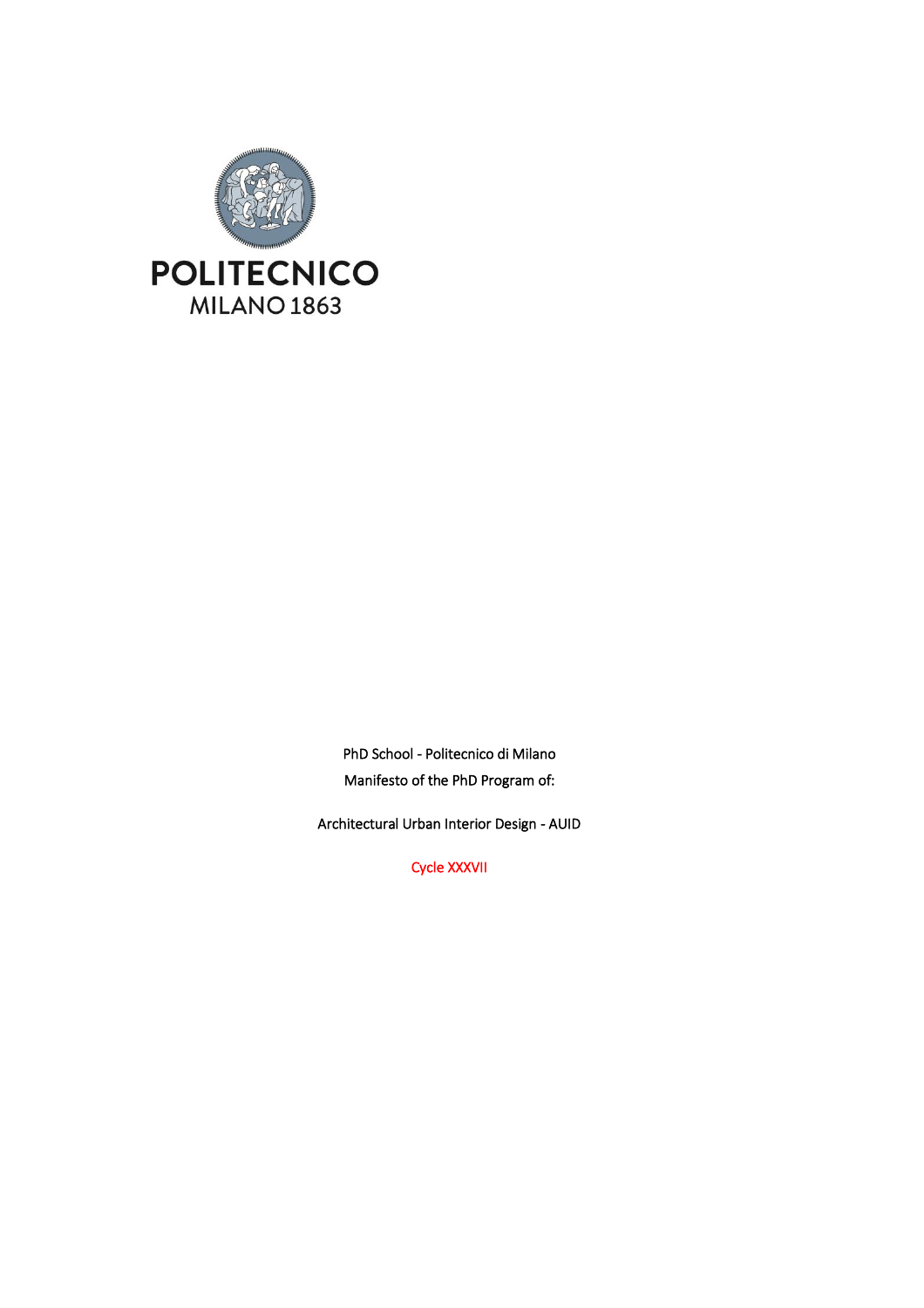1. General information

Ph.D. School - Politecnico di Milano

Ph.D. Program: Architectural Urban Interior Design - AUID

Course start: November 2021

Location of the PhD Program: Milano, Campus Leonardo

Promoter Department: Department of Architecture and Urban Studies - DASTU

Scientific Disciplinary Sectors:

- ICAR/14 Architectural and Urban Design
- ICAR/16 Interior Design
- ICAR/17 Drawing and Representation
- ICAR/18 Architectural History
- ICAR/12 Architectural Technology
- ICAR/21 Urban Planning
- M-FIL/04 Aesthetics

PhD Program Website[: www.auid.polimi.it](http://www.auid.polimi.it/) PhD School Website: <http://www.dottorato.polimi.it/en/>

### 2. General presentation

The Ph.D. Program in Architectural Urban Interior Design (AUID) promotes research, studies and projects focused on design processes and techniques belonging to contemporary architecture.

The Program is part of the Polimi Ph.D. School, which with several cross-disciplinary courses, develops basic knowledge about scientific research's methodological and technical questions.

The Program is embedded into the Department of Architecture and Urban Studies (DAStU), one of Italy's most important research structures. It is inserted into a well-established international network of centers of excellence.

AUID Program is a founding member of the European Network CA2RE, which schedules recurrent milestones and research activities together with the following partners: Arkitektskolen i Aarhus, Katholieke Universiteit Leuven, Technische Universitat Berlin, Universidade Lusófona Do Porto – Cofac, Hafencity Universitaet Hamburg, Norges Teknisknaturvitenskapelige Universitet Ntnu, Technische Universiteit Delft, Eaae - Aeea (European Association For Architectural Education), European League Of Institutes Of The Arts Vereniging.

The Program is run by a Head, who coordinates all activities. Then, different actors cooperate in the program development. Deputy Heads have specific assignments related to foreign relations, interior relations, departmental research. The Faculty Board has the scientific responsibility of all researchers, together with a Group of Experts, composed of professors with bold academic research experience.

A Group of Researchers, actively participates in lecturing and tutoring the candidates; an international Advisory Board, connects AUID with an extensive European network.

The Program welcomes both foreign and Italian students. English is the official language; the specific research subjects will be assigned to each candidate, after an agreement with the Faculty Board, within the first year of the Ph.D. activity.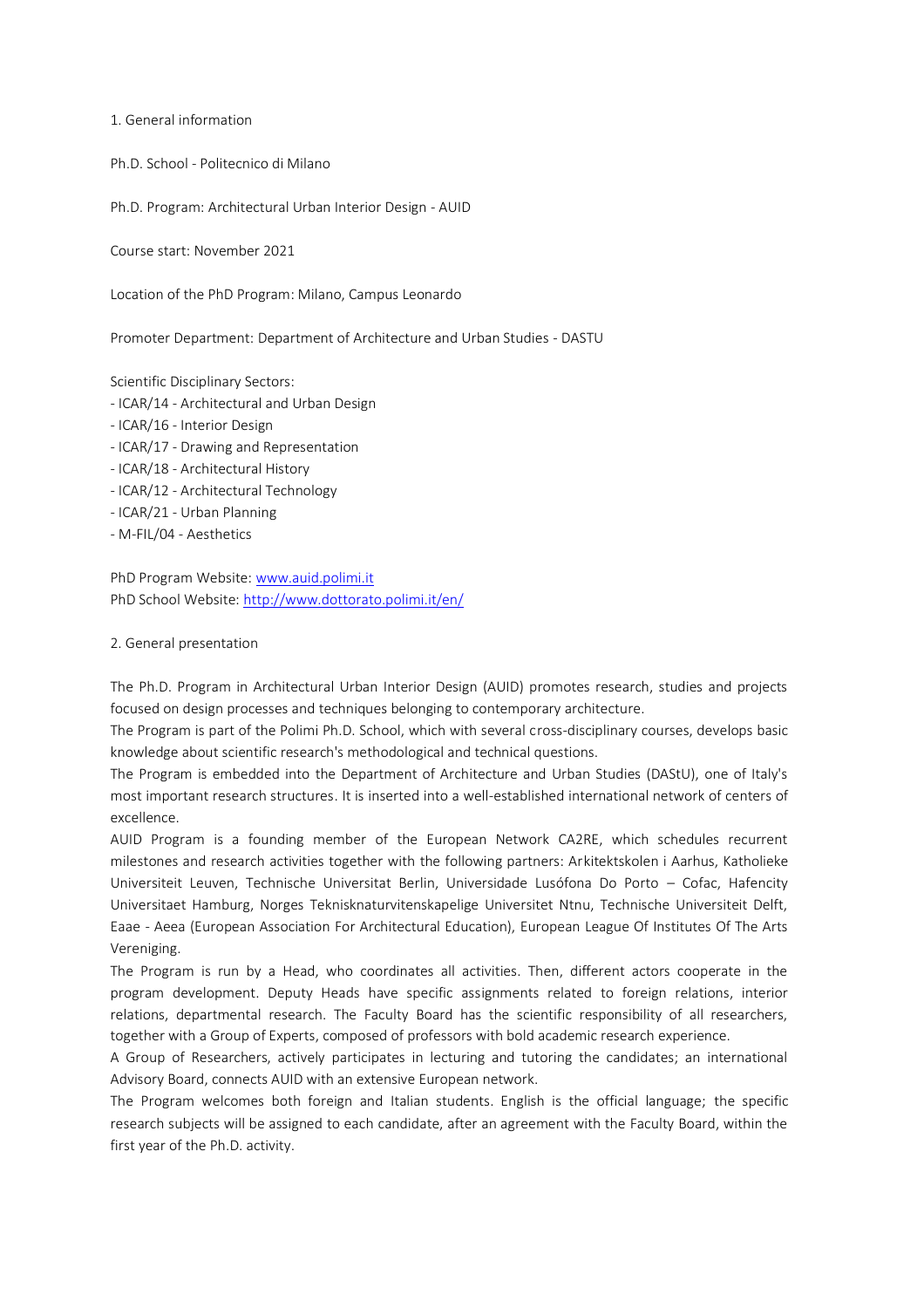2.1. Research topics

The Program studies architectural, urban and interior design in all aspects. The methodological frame is the design-driven research, where design is the cultural environment to test and produce theoretical and technical knowledge.

Every year, the Program, in respect of its general directions, focuses on specific topics to be explored theoretically and designerly.

Within the 37th Cycle, starting in 2021-22, the preferential research lines are:

Emergency and crisis: experimental design related with processes of obsolescence and decay; vulnerable, fragile, catastrophic conditions;

Grey, blue and green infrastructures: exploring and testing the new architectural perspectives in highways, railways, ports, airports, and forests, rivers, rural environment;

Post-pandemic architecture: investigate and upgrade interiors in housing, workspaces, commercial and cultural spaces.

The candidates will develop a research methodology starting from the lectures and assignments of the AUID courses and the courses of the Polimi Ph.D. School.

Studying the different formats, methods, and expressions that can shape research in architectural design, the candidates will profile their methodologies considering the selected object's specificity, the target, and the attended results.

The Program considers that design is a relevant and necessary component of any research.

Educational objectives focus on the deep understanding of a well-selected and defined topic and developing specific research containing a comprehensive overview of the scientific question and an original track and output.

The candidate will acquire the skill to organize a consistent analysis of case studies, formulate a clear proposal for an original approach to a question, and elaborate innovative strategies and research methods.

#### 3. Professional opportunities and job market

The Program is aimed to train highly qualified researchers and professionals who will work in academic institutions, research centers, public administration, as well as in the private sector, in the fields of architectural, urban, and interior design:

- University researchers and lecturers in the scientific fields of the Ph.D. Program;

- Researchers with an excellent scientific profile in the area of complex architectural developments and interventions of recovering and transformation;

- Independent professionals qualified in the management of highly complex design processes;

- Designers with high responsibility tasks in institutions and professional structures and leading manufacturers, engaged in traditional residential and special utilities, cultural institutions (museums, libraries, universities, schools, cultural centers), public and private services, commercial networks, accommodation, and leisure.

### 4. Enrollment

### 4.1. Admission requirements

Italian and International citizens are requested to have graduated according to the pre-existing laws D.M. 3.11.1999 n. 509, or to have a Master of Science degree following D.M. 3.11.1999 n. 509, or a Master of Science following D.M. 22.10.2004 n. 270, or similar academic title obtained abroad, equivalent for duration and content to the Italian title, with an overall period of university studies of at least five years.

A Master of Science degree in Architecture is highly recommended; candidates who graduated in disciplines as Landscape, Design, Art, Media, and Communications are allowed to enroll in the Program.

A certified knowledge of the English language is a requirement for admission. Please refer to the Ph.D. School website for details.

The admission to the Program will be established according to the evaluation of the candidates' curricula, motivation letters, and an illustrative report about developing a possible Ph.D. research, which candidates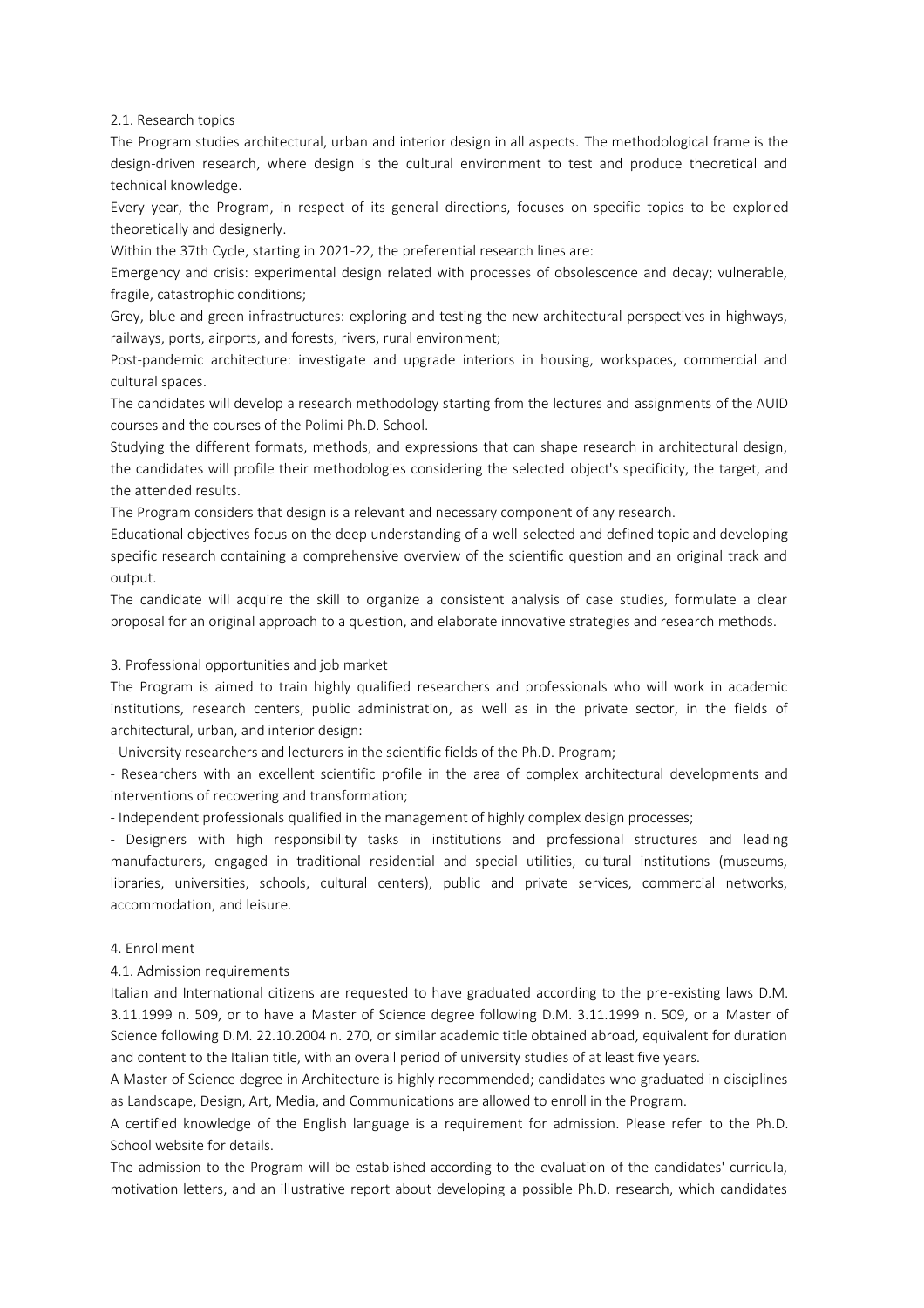will send contextually with their application to the admission announcement. A shortlist of applicants may be requested to meet the Head's of the Program's Head and Faculty Board's members.

### 4.2 Admission deadlines and number of vacancies

The number of positions is indicated in the Call for admission to the 37th Ph.D. cycle Program: http://www.dottorato.polimi.it/en.

Scholarships are available following what is specified in the call for admission.

### 5. Contents

5.1 Requirements for the Ph.D. title achievement

The achievement of the Ph.D. title in "Architectural Urban Interior Design" requires a study and research activity of at least three years equivalent of full-time study, focused on the development of a Ph.D. thesis.

Ph.D. candidates must earn a minimum of 30-course credits (see paragraph 5.3 below) and regularly conduct studies and research.

At the beginning of the course, the Faculty Board can assign a tutor to supervise and assist the Ph.D. candidate. The tutor shall be a professor belonging to the Faculty Board or the Groups of Experts or Researchers.

The Faculty Board may assign extra course credits to one or more candidates if they need to complete their preparation in specific topics relevant to their research projects.

### 5.2 Research development

The main aim of all Polimi Ph.D. Programs is the development, for the candidates, of a research-oriented mindset, with expertise and skills in a specific research topic.

Ph.D. candidates are requested to develop an original research contribution. The Ph.D. thesis must thus contribute to increasing the knowledge in the architectural design research field. Besides, it has to be coherent with the general research lines of the Ph.D. Program.

The research results are collected in the Ph.D. thesis, where the candidate's contribution is put in perspective to the research state of the art in the specific research field.

The research develops under the guidance of a supervisor, who supports the candidate in the setting-out and everyday activities related to the thesis development. The supervisor is not necessarily a member of the Faculty Board and may also belong to an institution that is not Politecnico di Milano. The supervisor can be supported by one or more co-supervisors.

Further activities are encouraged during the Ph.D. path to enhance the candidate's personal skills and research expertise. Candidates must acquire the capability to present and discuss their work in the research local and global communities. Consequently, both the participation in international conferences and the publication of the research results in peer-reviewed journals are supported.

The Program encourages the candidates' research interactions with other groups in their research field, in national and international areas. Research visits of at least three months are strongly fostered, as through them, the candidates may acquire different skills to develop their research work and thesis.

The minimum duration of the Program is three years.

### 5.3 Objectives and framework of the teaching activities

The Ph.D. Polimi Programs and the Ph.D. Polimi School activate teaching forms of different kind and credit value, including courses, seminars, project workshops, laboratories. Teaching activities cover the fundamental research issues (problems, theories, methods), representing the founding element of the Ph.D. Program. Lessons are usually held in English, except when indicated otherwise. Structured teaching activities allow earning ECTS credits. Other activities, typically specialized and for which it is difficult to evaluate the learning and its quantification, fall within the scientific activities of which the Faculty Board takes into account in the overall evaluation. Still, they do not allow to earn ECTS.

The Ph.D. School of Politecnico di Milano proposes courses aiming to train the Ph.D. candidates in soft and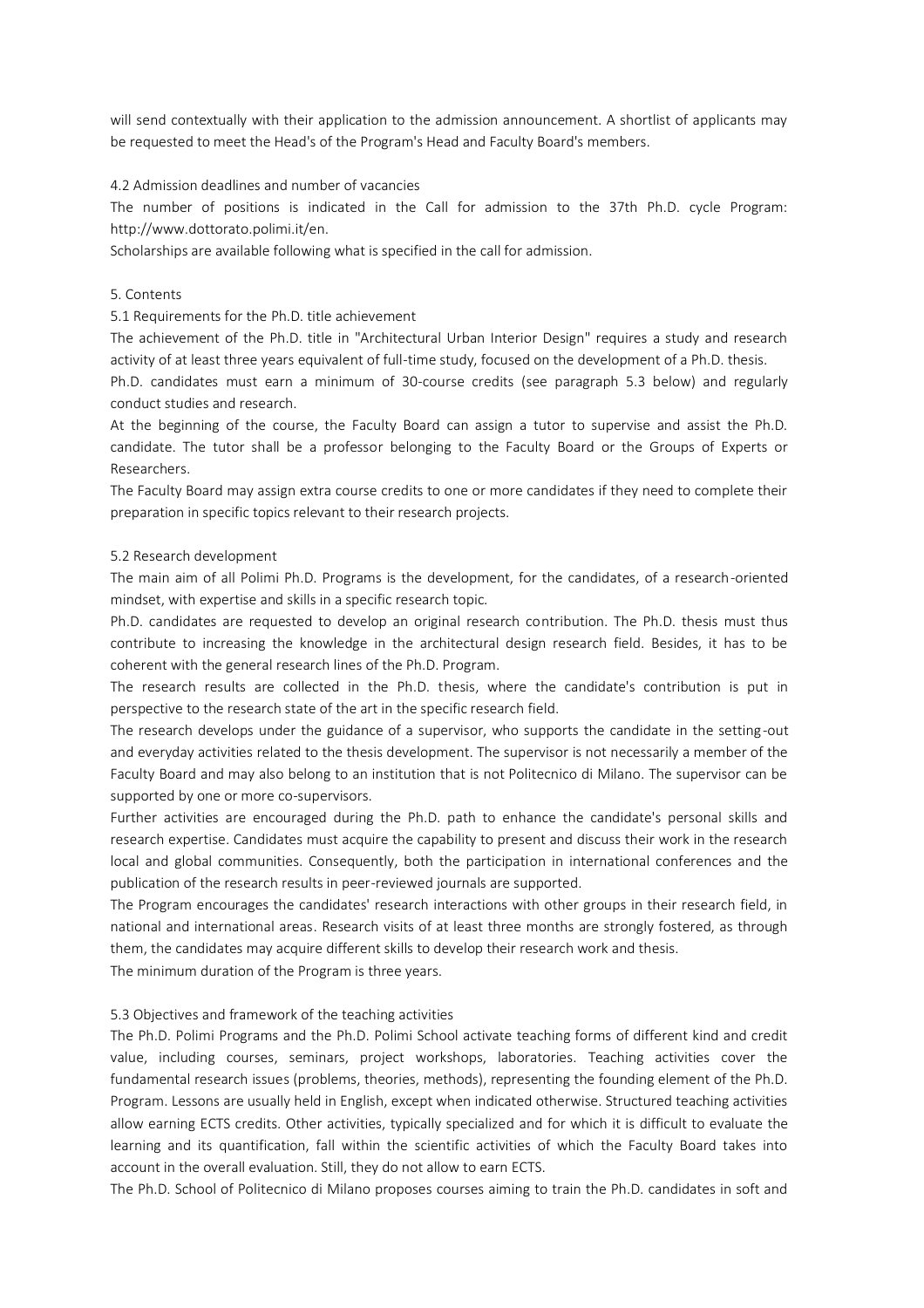transferable skills. These courses' skills and abilities are expected to help candidates across different areas of their careers to respond to the rapidly evolving needs of the global economy and society at large.

The Ph.D. School courses activated for the 2020-2021 academic year will be visible at this link: http://www.dottorato.polimi.it/en/during-your-phd/phd-level-courses/. At least 10 of the 30 credits (ECTS) that each candidate is required to earn shall be obtained through soft and transferable skills courses organized by the Ph.D. School.

The educational structure includes:

- Lectures, training sessions, guided tours, and seminar cycles given by Faculty and visiting professors;

- Workshops of design-driven research;

- Seminar activities and individual stages/internships particularly important for enhancing the students' curriculum;

- Individual research aided by tutors with the contribution of the entire teaching staff.

Each learning activity is subject to grading through oral examination and/or the submission of written papers. Detailed programs are available on the Program's website. Within the end of the first semester, Ph.D. students will be required to submit a Ph.D. dissertation project. Programs and bibliographies of courses are available online and will be communicated at the beginning of each activity. The table below summarizes the candidate's path (as regards coursework activities). At the same time, the Program foresees that the candidates are devoted to research activity in a continuous way, following their supervisors and the Faculty Board's lead.

First/Second Year (courses and workshops to be followed within the first 24 months):

| Courses         |        | Possible details or reference to following tables                            | Number<br>of<br>credits (min) | <b>Note</b> |
|-----------------|--------|------------------------------------------------------------------------------|-------------------------------|-------------|
| PhD<br>Courses  | School | Every PhD candidate has to follow two courses of<br>the PhD School of Polimi | $5 + 5$                       |             |
| PhD             | AUID   | Every PhD candidate has to follow 3 courses $+1$                             | $5 + 5 + 5 + 5$               |             |
| Program Courses |        | architectural design workshop                                                |                               |             |

Third year

In the third year, the candidate should be devoted entirely to the research and developing the Ph.D. thesis.

A) The Ph.D. Program organizes the Characterizing Courses listed in table A. For admission to the final exam, at least 20 credits in this list are mandatory. These credits must be acquired via the "characterizing Ph.D. courses" offered by the Ph.D. Program. For admission to the third year, the credits of workshops, seminars, and the Ph.D. School course must be fulfilled (30 credits minimum).

B) The Ph.D. School organizes general and Inter-doctoral courses. The acquisition of at least 10 credits is mandatory among the courses of B type. The list of the courses organized by the Ph.D. School is also available on the website [http://www.dottorato.polimi.it/en/during-your-phd/phd-school-courses.](http://www.dottorato.polimi.it/en/during-your-phd/phd-school-courses)

### Table A: PHD COURSES CHARACTERISING THE PHD PROGRAM

| Name of the Course               | Professors                                                | Credits |
|----------------------------------|-----------------------------------------------------------|---------|
| Architecture<br>Research         | Alessandro Rocca, Andrea Gritti, Stamatina Kousidi        |         |
| Agenda                           |                                                           |         |
| Theories and Techniques          | Gennaro Postiglione, Fabrizia Berlingieri, Francesca Lanz |         |
| of Funded Research               |                                                           |         |
| Architectural<br><b>Research</b> | Marco Bovati, Jacopo Leveratto, Andrea Oldani             |         |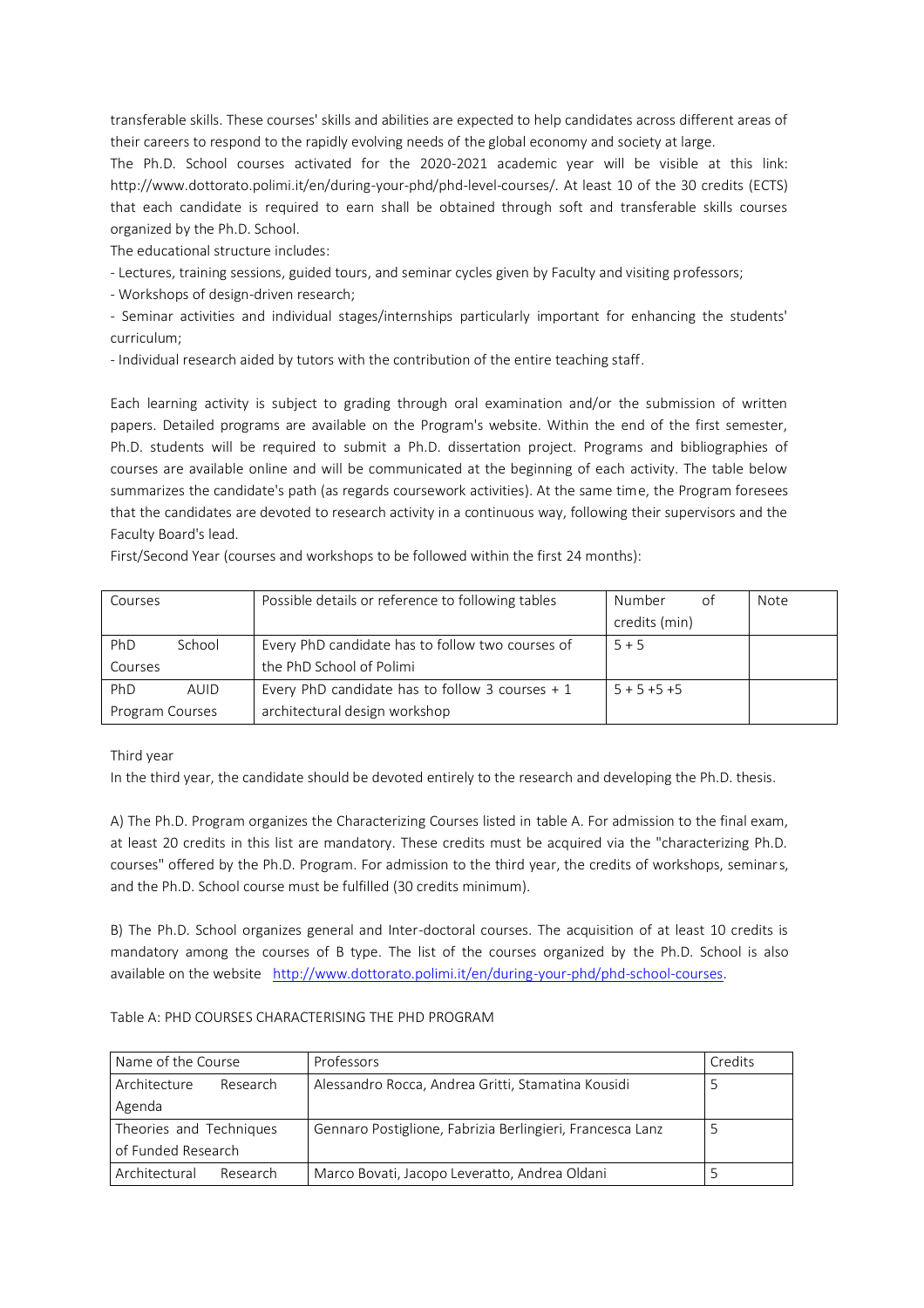| Workshop                  |        |  |
|---------------------------|--------|--|
| Architectural<br>Workshop | Design |  |

Table B: POLIMI PHD SCHOOL COURSES

| Professor                  | <b>Course title</b>                                                                                                         |
|----------------------------|-----------------------------------------------------------------------------------------------------------------------------|
| Aliverti Andrea            | Ethics in Research                                                                                                          |
| Armondi Simonetta          | Strengthening Critical Spatial Thinking                                                                                     |
| Arnaboldi Michela          | Advanced Interaction Skills for Academic Professionals                                                                      |
| <b>Balducci Alessandro</b> | Approaches to Resilience: Social, Economic, Environmental and<br>Technological Challenges of Contemporary Human Settlements |
| <b>Biscari Paolo</b>       | English for Academic Communication                                                                                          |
| Cardilli Lorenzo           | European Culture                                                                                                            |
| Chiodo Simona              | Epistemology of Scientific and Technological Research<br>(Technologies Reshaping Humans)                                    |
| Di Blas Nicoletta          | Professional Communication                                                                                                  |
| <b>Gianinetto Marco</b>    | The Copernicus Green Revolution for Sustainable Development                                                                 |
| Iarossi Maria Pompeiana    | Power of Images and Visual Communication for Research Dissemination                                                         |
| Jacchetti Emanuela         | Communication Strategies that Score in Worldwide Academia                                                                   |
| Lavagna Monica             | Sustainability Metrics, Life Cycle Assessment and Environmental Footprint                                                   |
| <b>Mancini Mauro</b>       | Project Management (in Action)                                                                                              |
| Masarati Pierangelo        | Ethical Aspects of Research on Dual-Use Technologies                                                                        |
| Ossi Paolo Maria           | Sulla responsabilità della Tecnica                                                                                          |
| Paganoni Anna Maria        | La comunicazione nella Scienza                                                                                              |
| Pizzocaro Silvia Luisa     | Practicing Research Collaboration / La pratica della collaborazione nella<br>ricerca                                        |
| Raos Guido                 | Science, Technology, Society and Wikipedia                                                                                  |
| Sancassani Susanna         | Teaching Methodologies, Strategies and Styles                                                                               |
| Valente Giovanni           | Scientific Reasoning: Philosophy, Logic and Applications                                                                    |
| Volonte' Paolo Gaetano     | Introduction to Academic Research                                                                                           |
| Zani Maurizio              | Laboratorio di insegnamento a classi numerose                                                                               |

# PREPARATORY COURSES

If the supervisor and the tutor think that it is useful, or necessary, that the candidate attends preparatory courses (chosen among the activated courses at the Politecnico di Milano), the Faculty Board of the PhD Program may assign some extra-credits to be acquired to complete the training path. The credits earned in this way will be considered additional to the mandatory credits to be achieved with the Ph.D. courses.

# SPECIALISTIC COURSES, LONG-TRAINING SEMINARS

The attendance of Specialist Courses, Workshops, Schools, Seminars cycles is strongly encouraged and (if these seminars, workshops are certified and evaluated) may permit to acquire credits according to the modalities established by the Faculty Board and previous approval of the study plan submitted by the candidate. These courses and workshops can be inserted in the study plan, even if they are not evaluated (and therefore not qualified as credits), as optional "additional teaching."

The scheduled course planning for the academic year 2021-22 follows. If other courses are activated during the year, the candidates will be promptly informed and allowed to make changes in their study plan.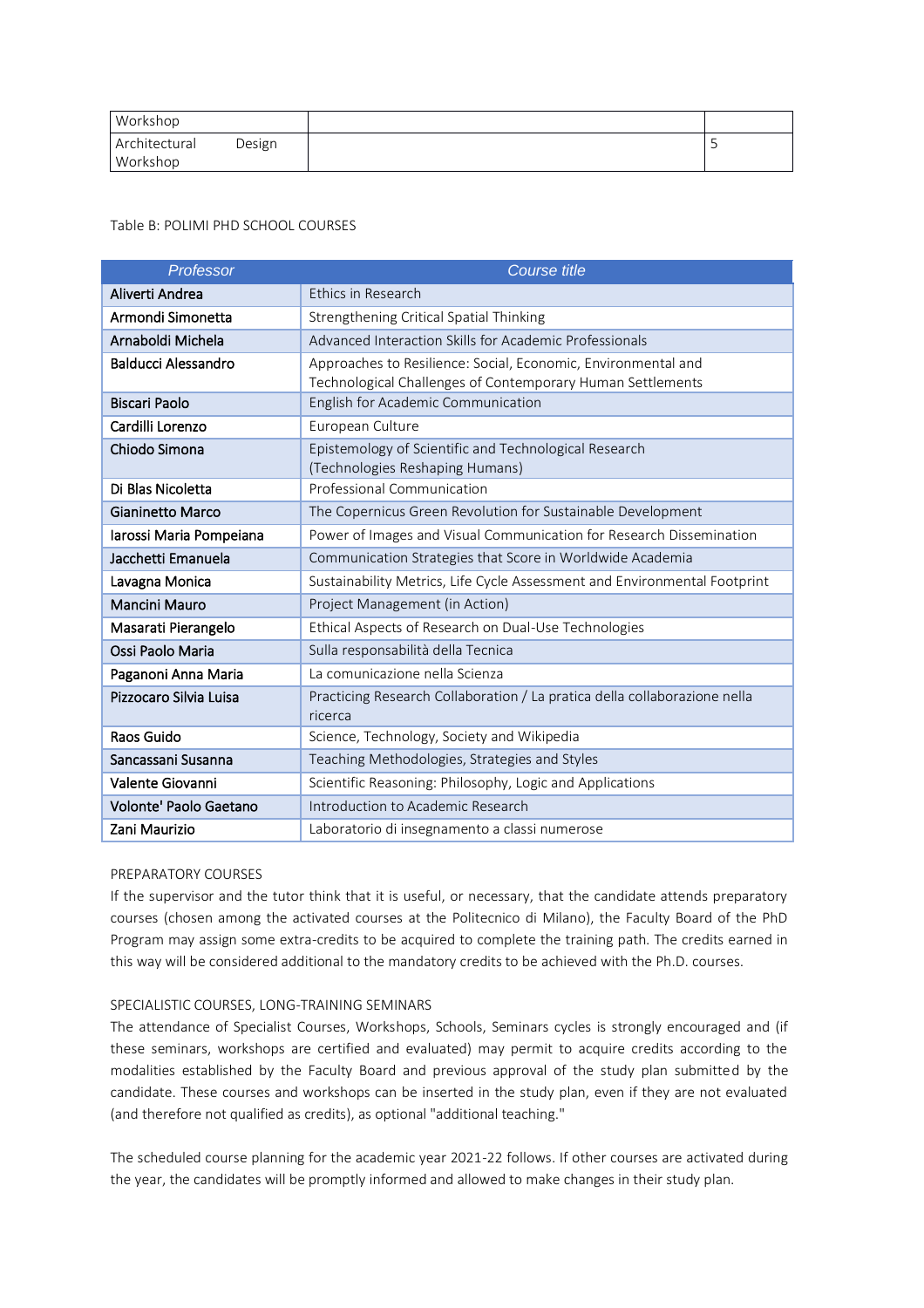### 5.4 Presentation of the study plan

Ph.D. candidates must submit a study plan, which may be later revised and changed because of needs motivated by their Ph.D. career development. The study plans must be approved by the Program's Head.

### 5.5 Yearly evaluations

Candidates present their work to the Faculty Board at least once a year. In particular, the candidates must pass an annual evaluation to be admitted to the following Ph.D. year.

After the end of the third year, the Board of Professors establishes the candidate's admission to the final defense. As a result of each successful annual evaluation, the candidates receive an assessment (A/B/C/D). Candidates who do not pass the exam will be qualified as "Repeating candidate" (Er) or "not able to carry on with the Ph.D. (Ei)."

After the final year, candidates who have achieved good results but need more time to draw up their thesis may obtain a prorogation of up to 12 months.

### 5.6 Ph.D. thesis preparation

The main objective of the Ph.D. career is the development of an original contribution in the candidate's research field.

The Ph.D. study and research work are carried out full time during the three years of the Ph.D. course. Stages of study periods in (Italian or International) companies or external institutions may complete the candidate's preparation. The resulting thesis needs to be coherent with the research issues indicated in the Call of the AUID Ph.D. Program.

The candidate must present an original thesis and discuss its contribution to the research field.

The Ph.D. research follows the lead of a supervisor, who supports the candidate in the setting out and everyday activities regarding the thesis development.

At the conclusion of the Ph.D. studies, the Faculty Board evaluates the candidates. Candidates who receive a positive evaluation submit their theses to two external reviewers for refereeing. If the reviewers' assessments are positive, the candidates defend their thesis in front of a committee composed of at least three members (at least two are external experts).

Phase 1 – During the first year, while attending Program and School courses, the candidate chooses the thesis topic and focuses on its theoretical and methodological implications; defines a preliminary table of contents and the primary bibliography. At the end of the first semester, Ph.D. Students present the "Research project" document to the Faculty Board (1st milestone).

Phase 2 – At the end of the second semester, the PhD Students present to the Faculty Board the development of essential elements and documentation of the research thesis: annotated tables of contents, bibliographical documentation, graphic and iconographic material (2nd milestone).

Phase 3 – The second and the third year are devoted to detailed thematic, experimental, design issues and the final thesis draft (3rd, 4th, 5th, and 6th milestones).

At the end of each year (2nd and 4th milestones), the Faculty Board determines the admission of the Ph.D. student to the following year.

At the end of the third year, the thesis is presented during a final public seminar (6th milestone), and the Faculty Board determines the admission to the final defense or the need of and extra time, up to 12 months.

6. Laboratories, PhD Secretary Services The PhD has a workspace in Building 12, campus Leonardo. Administrative manager: Marina Bonaventura Department of Urban Studies (DASTU) via Bonardi 3 - I-20133 Milano Contact: Tel. +39-02-23995165[, marina.bonaventura@polimi.it,](mailto:marina.bonaventura@polimi.it) [phd-auid@polimi.it](mailto:phd-auid@polimi.it)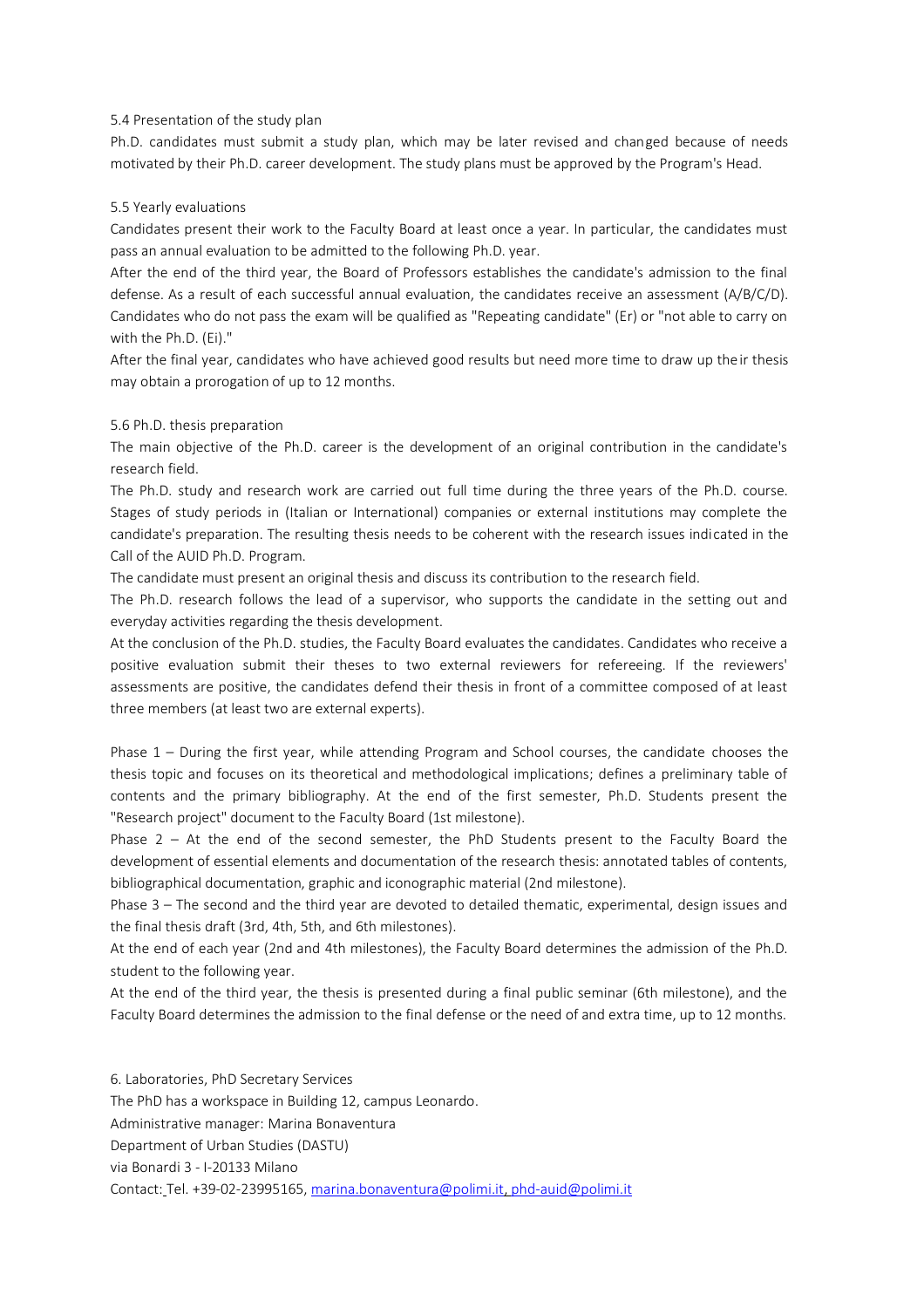## 7. Internationalization

Politecnico di Milano supports joint PhD paths with international institutions, as well as Joint and Double PhD Programs. Further information is available on the PhD School website http://www.dottorato.polimi.it/en/ and on the PhD Program website (http://www.auid.polimi.it).

The AUID PhD Program collaborates with many foreign universities and institutions:

- > TU Berlin, Institute for Architecture
- > TU Delft, School of Architecture
- > KU Leuven, Faculty of Architecture, Campus Sint-Lucas, Ghent
- > Aarhus School of Architecture
- > University of Ljubljana, Faculty of Architecture
- > Universidade Lusófona do Porto
- > Hafencity Universität Hamburg
- > Norwegian University of Science and Technology Trondheim
- > Université Paris-Saclay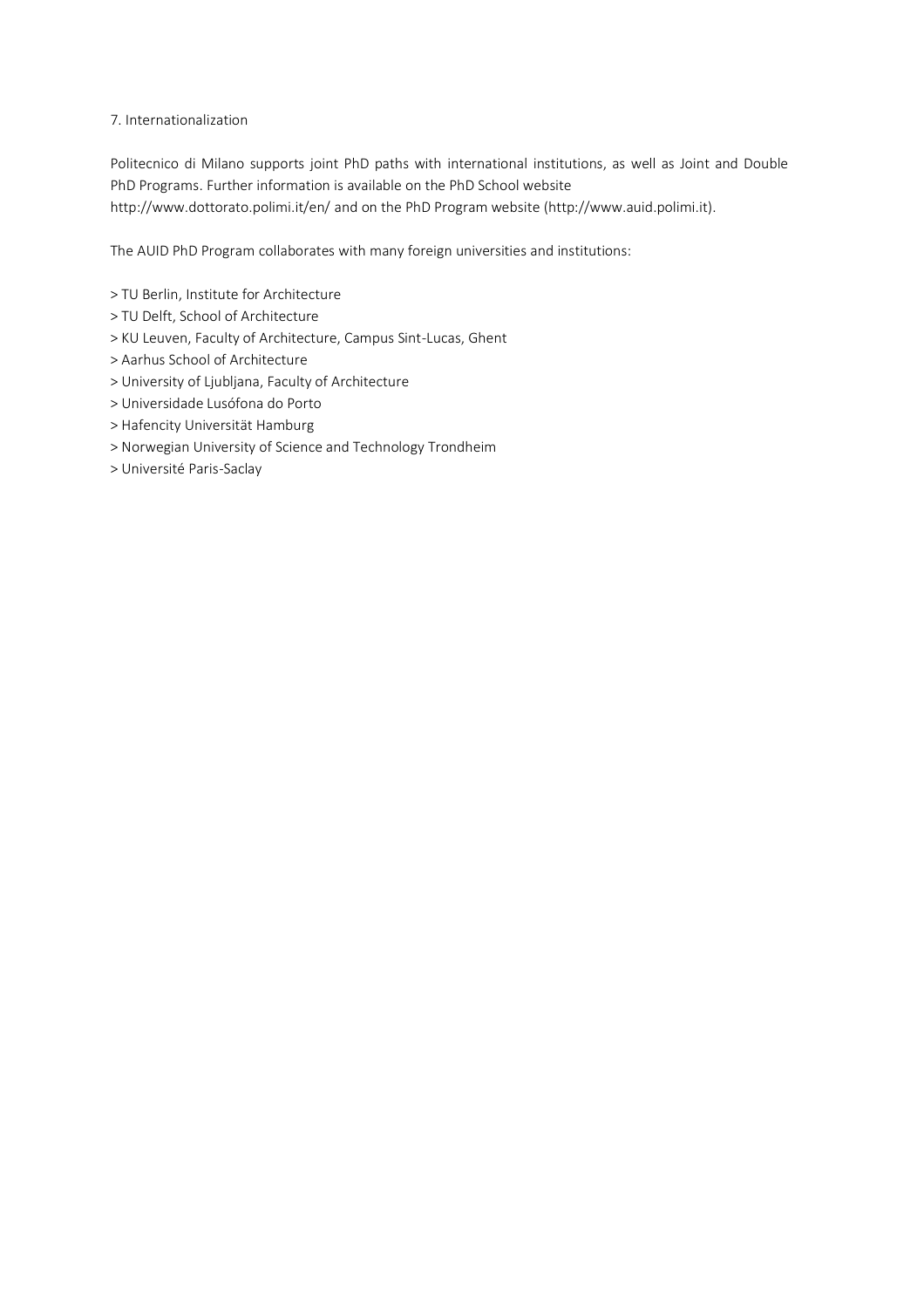Attachment A1 –Head of the PhD AUID Program

Alessandro Rocca is an architect MSc – Ph.D., full professor of Architectural and Urban Design at the Department of Architecture and Urban Studies (Dastu) of Politecnico di Milano (Polimi), head of the Ph.D. Program of Architectural Urban Interior Design (AUID [http://www.auid.polimi.it\)](http://www.auid.polimi.it/), member of the Board of the Polimi School of Doctoral Programs, member of the ASN (National Scientific Qualification) Committee for Architectural Design. He teaches Architectural Design courses at the Master of Architecture at Polimi School of Architecture Urban Planning Construction Engineering (AUIC). He was visiting professor at the University of Clemson (SC, USA), the School of Architecture of Ferrara, Brera Academy of Fine Arts (Milan), and he lectured in foreign and Italian universities (Bucea Beijing, Polytech Saint Petersburg, Higher School of Economics Saint Petersburg, ENSA Paris-Belleville, ENSA Lyon, ENSP Versailles, TU Delft, University of Jordan, ENAU Tunis, and in Italian universities; he was panelist at several European PhD programs (KU Leuven, TU Berlin, University of Ljubljana, University of Lisbon, Aarhus School of Architecture, Hafencity University Hamburg).

He is author and curator of several books on architecture and landscape (as "Lo spazio smontabile" "Architecture low cost low tech", "Natural Architecture", "Nine Planetary Gardens"), he published essays and articles on Italian and international architectural reviews and magazines, such as "Lotus", "Interni", "Domus", "Abitare", "Parametro", "Archis", "Bauwelt", "Territorio" "Fuoco amico", "Viceversa".

From 1990 to 2003, he was editor of the reviews "Lotus international" "Lotus Documents" and "Navigator". He is a regular contributor of the magazine "Interni" (2008-14) and, since 2015, he is the founder and editor in chief of the architectural review "Fuoco amico" [https://issuu.com/mmxiipress.](https://issuu.com/mmxiipress) He co-designed the Cereals Cluster at Milan (built, at Expo 2015) and led the design team for the Bovisa campus masterplan (2016).

He directed the Polimi Design Summer School 2018. He co-curated some international workshops, such as the yearly Miaw (Milan Architectural International Workshop, Polimi, since 2014 to 2019), "Landscape in Art and Science" (Polimi, 2016), "Plaine de France" (Ecole Nationale Supérieure du Paysage de Versailles – Polimi, 2015), "Mines Landscape Design" (Iglesias – Milan, Polimi, 2013), "The Garden of the Righteous" (Milan, Polimi, 2012), "Costruire Naturale" (Piedmont, Polimi, 2010), "Picnic al Tempio" (Sicily, 2007, 2008, 2009).

His publications, with downloadable files, are reported at [https://orcid.org/0000-0002-5667-4579.](https://orcid.org/0000-0002-5667-4579)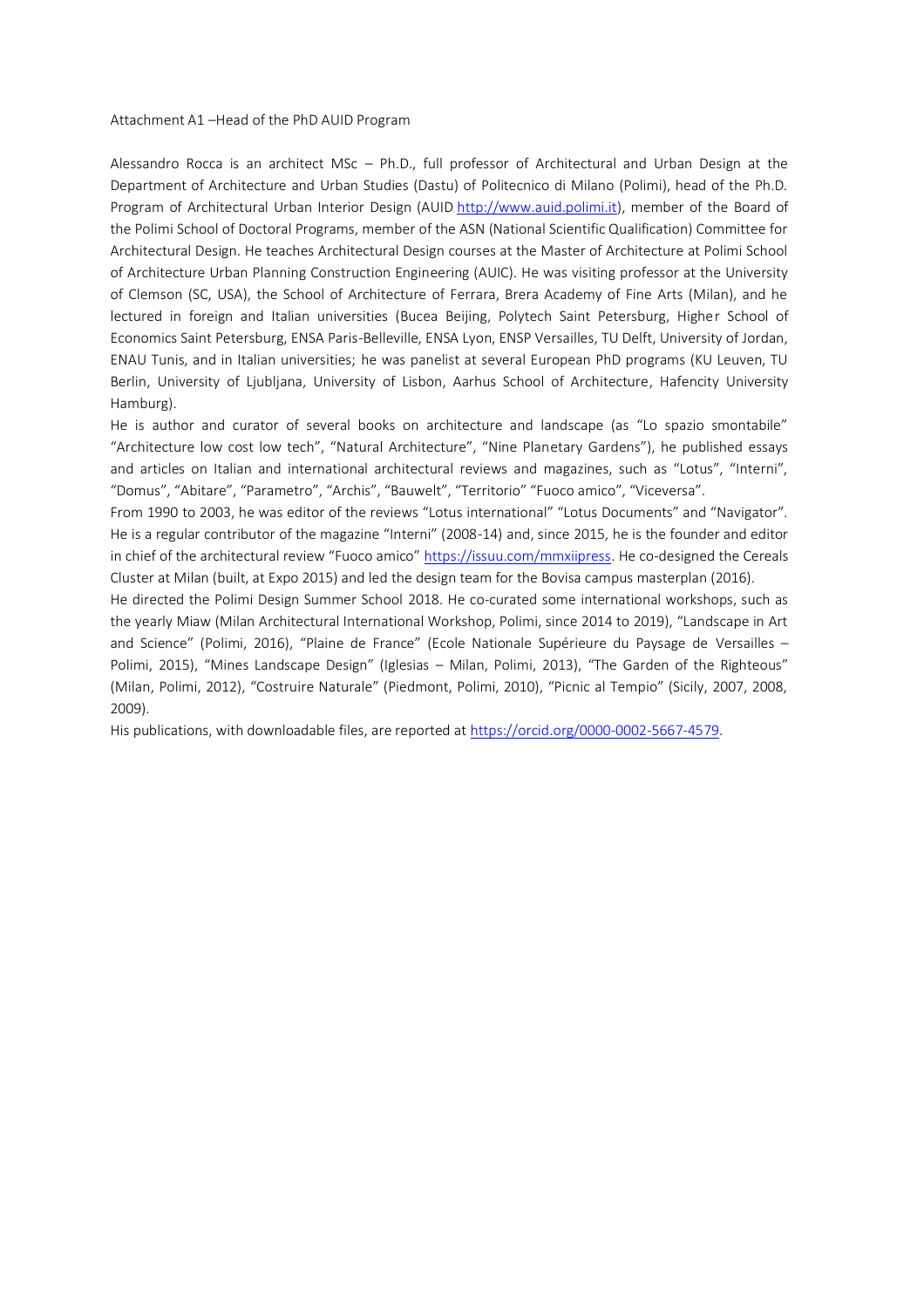Attachment A2 – PhD AUID Faculty Board

Prof. Alessandro Rocca, Polimi-DAStU, PO ICAR 14 (head) Prof. Simona Chiodo, Polimi-DAStU, PO MFIL04 (deputy head) Prof. Emilia Corradi, Polimi-DAStU, PA ICAR 14 (deputy head) Prof. Gennaro Postiglione, Polimi-DAStU, PO ICAR 16 (deputy head) Prof. Guya Bertelli, Polimi-DAStU, PO ICAR 14 Prof. Marco Biraghi, Polimi-DAStU, PO ICAR 18 Prof. Marco Borsotti, Polimi-DAStU, PA ICAR 16 Prof. Marco Bovati, Polimi-DAStU, PA ICAR 14 Prof. Margitta Buchert, Leibniz Universität Hannover Prof. Pier Federico Caliari, Polito, PO ICAR 16 Prof. Luigi Cocchiarella, Polimi-DAStU, PA ICAR 17 Prof. Pierre-Alain Croset, Polimi-DAStU, PO ICAR 14 Prof. Valentina Dessì, Polimi-DAStU, PA ICAR 12 Prof. Andrea Di Franco, Polimi-DAStU, PA ICAR 14 Prof. Immacolata C. Forino, Polimi-DAStU, PO ICAR 16 Prof. Roberto Gigliotti, Unibz, PA ICAR 16 Prof. Matthias Graf von Ballestrem, HafenCity Universität Hamburg Prof. Andrea Gritti, Polimi-DAStU, PA ICAR 14 Prof. Laura Montedoro, Polimi-DAStU, PA ICAR 21 Prof. Carles Muro, Polimi-DAStU, PA ICAR 14 Prof. Marco Navarra, Università di Catania, PA ICAR 14 Prof. Filippo Orsini, Polimi-DAStU, PA, ICAR 14 Prof. Orsina Simona Pierini, Polimi-DAStU, PO ICAR 14 Prof. Alessandro Rogora, Polimi-DAStU PO ICAR/12 Prof. Pierluigi Salvadeo, Polimi-DAStU, PA ICAR 16 Prof. Luigi Spinelli, Polimi-DAStU, PA ICAR 14 Prof. Ilaria Valente, Polimi-DAStU, PO ICAR 14

Members of the Board of Experts accredited to participate in teaching and research activities

Prof. Luca Basso Peressut, Polimi-DAStU, PO ICAR 16 Prof. Carlo Berizzi, Unipv, PA ICAR 14 Prof. Antonella Contin, Polimi-DAStU, RU ICAR 14 Prof. Giovanni Corbellini, Polito, PO ICAR 14 Prof. Carlotta Fontana, Polimi-DAStU, PO ICAR 12 Prof. Pierfranco Galliani, Polimi-DAStU, PO ICAR 14 Prof. Stefano Guidarini, Polimi-Dastu, PA, ICAR 14 Prof. Marco Lucchini, Polimi-DAStU, PA ICAR 14 Prof. Matteo Poli, Polimi-DAStU, RU ICAR 15 Prof. Roberto Rizzi, Polimi-DAStU, PA ICAR 16 Prof. Michele Sbacchi Unipa, PA ICAR 14 Prof. Michele Ugolini, Polimi-DAStU, PA ICAR 16 Prof. Fabrizio Zanni, Polimi-DAStU, PA ICAR 14